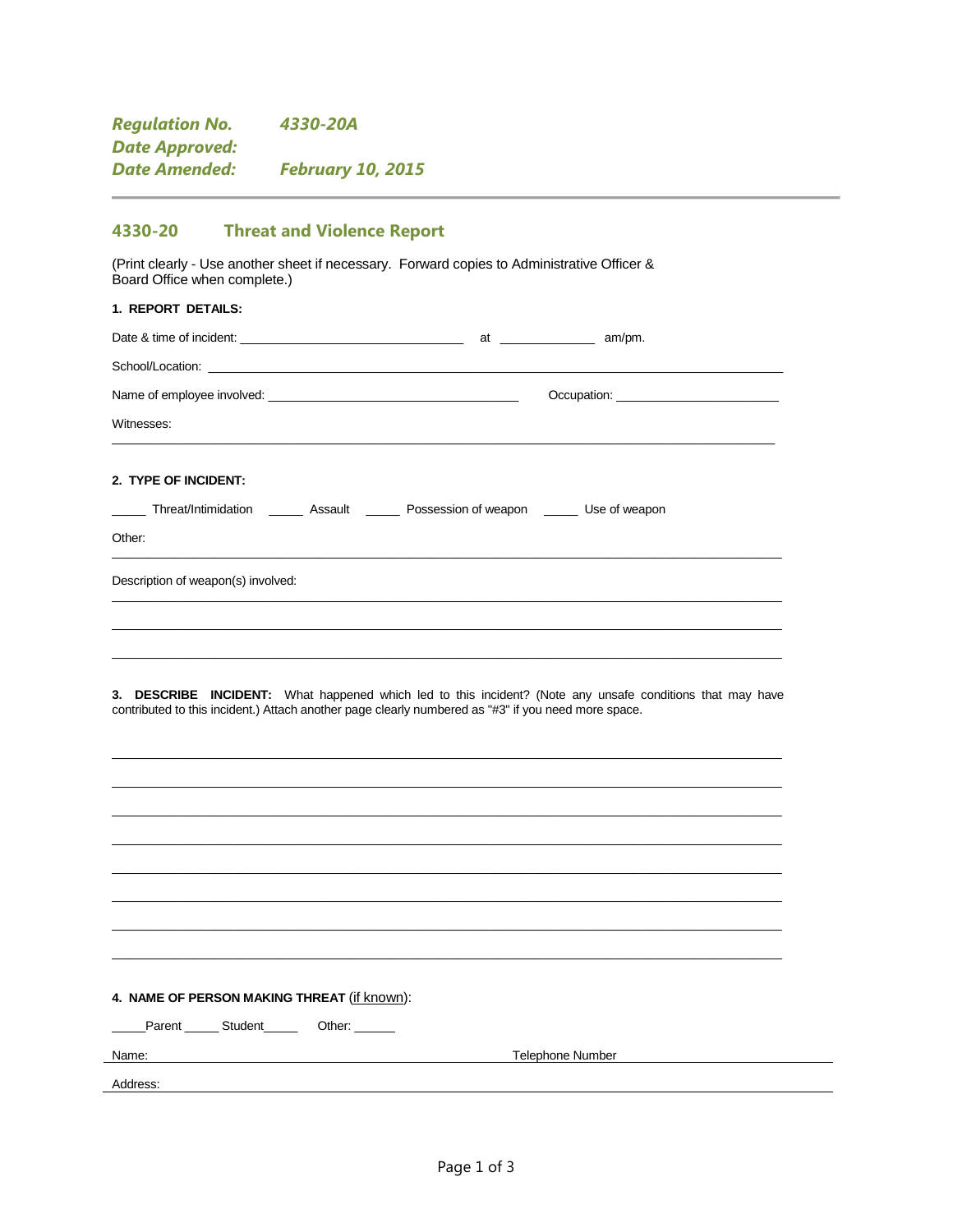### **5. ASSAILANT DETAILS** (if person unknown):

|                                                                                                                                                                                                                                |  |                                                     |                                                   |                                                                                 |       |                          | Male ________ Female _________ Estimated age: ___________ Weight: _______________ Height: ____________________ |  |
|--------------------------------------------------------------------------------------------------------------------------------------------------------------------------------------------------------------------------------|--|-----------------------------------------------------|---------------------------------------------------|---------------------------------------------------------------------------------|-------|--------------------------|----------------------------------------------------------------------------------------------------------------|--|
|                                                                                                                                                                                                                                |  |                                                     |                                                   |                                                                                 |       |                          |                                                                                                                |  |
|                                                                                                                                                                                                                                |  |                                                     |                                                   |                                                                                 |       |                          |                                                                                                                |  |
|                                                                                                                                                                                                                                |  |                                                     |                                                   |                                                                                 |       |                          |                                                                                                                |  |
| Speech<br>Fast<br>Slow<br>Impediment<br><b>Distinct</b><br>Disguised                                                                                                                                                           |  | Language<br>Educated<br>Simple<br>E.S.L.<br>Cursing |                                                   | <b>Voice Tone</b><br>Loud<br>Soft<br>Harsh<br>High Pitch<br>Low Pitch           | Local | <b>Accent</b><br>Foreign | <b>Manner</b><br>Calm<br>Emotional<br>Laughing<br>Deliberate                                                   |  |
|                                                                                                                                                                                                                                |  |                                                     |                                                   |                                                                                 |       |                          |                                                                                                                |  |
|                                                                                                                                                                                                                                |  |                                                     |                                                   |                                                                                 |       |                          |                                                                                                                |  |
|                                                                                                                                                                                                                                |  |                                                     |                                                   |                                                                                 |       |                          |                                                                                                                |  |
|                                                                                                                                                                                                                                |  |                                                     | <u>TO BE COMPLETED BY ADMINISTRATOR:</u>          |                                                                                 |       |                          |                                                                                                                |  |
|                                                                                                                                                                                                                                |  |                                                     | A PHYSICIAN OF THE WORKER'S CHOICE FOR TREATMENT? |                                                                                 |       |                          | 6. WAS THE EMPLOYEE WHO REPORTED THE INJURY OR ADVERSE SYMPTOMS ADVISED TO CONSULT                             |  |
| No Yes No                                                                                                                                                                                                                      |  |                                                     |                                                   |                                                                                 |       |                          |                                                                                                                |  |
|                                                                                                                                                                                                                                |  | <b>EMPLOYEE AND FAMILY ASSISTANCE PROGRAM?</b>      |                                                   | 7. WAS THE EMPLOYEE WHO REPORTED THE INJURY OR ADVERSE SYMPTOMS REFERRED TO THE |       |                          |                                                                                                                |  |
| No Yes No                                                                                                                                                                                                                      |  |                                                     |                                                   |                                                                                 |       |                          |                                                                                                                |  |
| 8. ACTION TAKEN:<br>Parent/Guardian notified?<br>Have staff been informed?                                                                                                                                                     |  | Yes<br>Yes                                          | No<br><b>No</b>                                   |                                                                                 |       |                          |                                                                                                                |  |
| Police notified?   Yes<br><b>INo</b>                                                                                                                                                                                           |  |                                                     |                                                   |                                                                                 |       |                          |                                                                                                                |  |
| Name of investigating officer: example of the state of the state of the state of the state of the state of the state of the state of the state of the state of the state of the state of the state of the state of the state o |  |                                                     |                                                   |                                                                                 |       |                          |                                                                                                                |  |
| Summary of action taken:                                                                                                                                                                                                       |  |                                                     |                                                   |                                                                                 |       |                          |                                                                                                                |  |
|                                                                                                                                                                                                                                |  |                                                     |                                                   |                                                                                 |       |                          |                                                                                                                |  |
|                                                                                                                                                                                                                                |  |                                                     |                                                   |                                                                                 |       |                          |                                                                                                                |  |
|                                                                                                                                                                                                                                |  |                                                     |                                                   |                                                                                 |       |                          |                                                                                                                |  |
|                                                                                                                                                                                                                                |  |                                                     |                                                   |                                                                                 |       |                          |                                                                                                                |  |
|                                                                                                                                                                                                                                |  |                                                     |                                                   |                                                                                 |       |                          |                                                                                                                |  |
|                                                                                                                                                                                                                                |  |                                                     |                                                   |                                                                                 |       |                          |                                                                                                                |  |